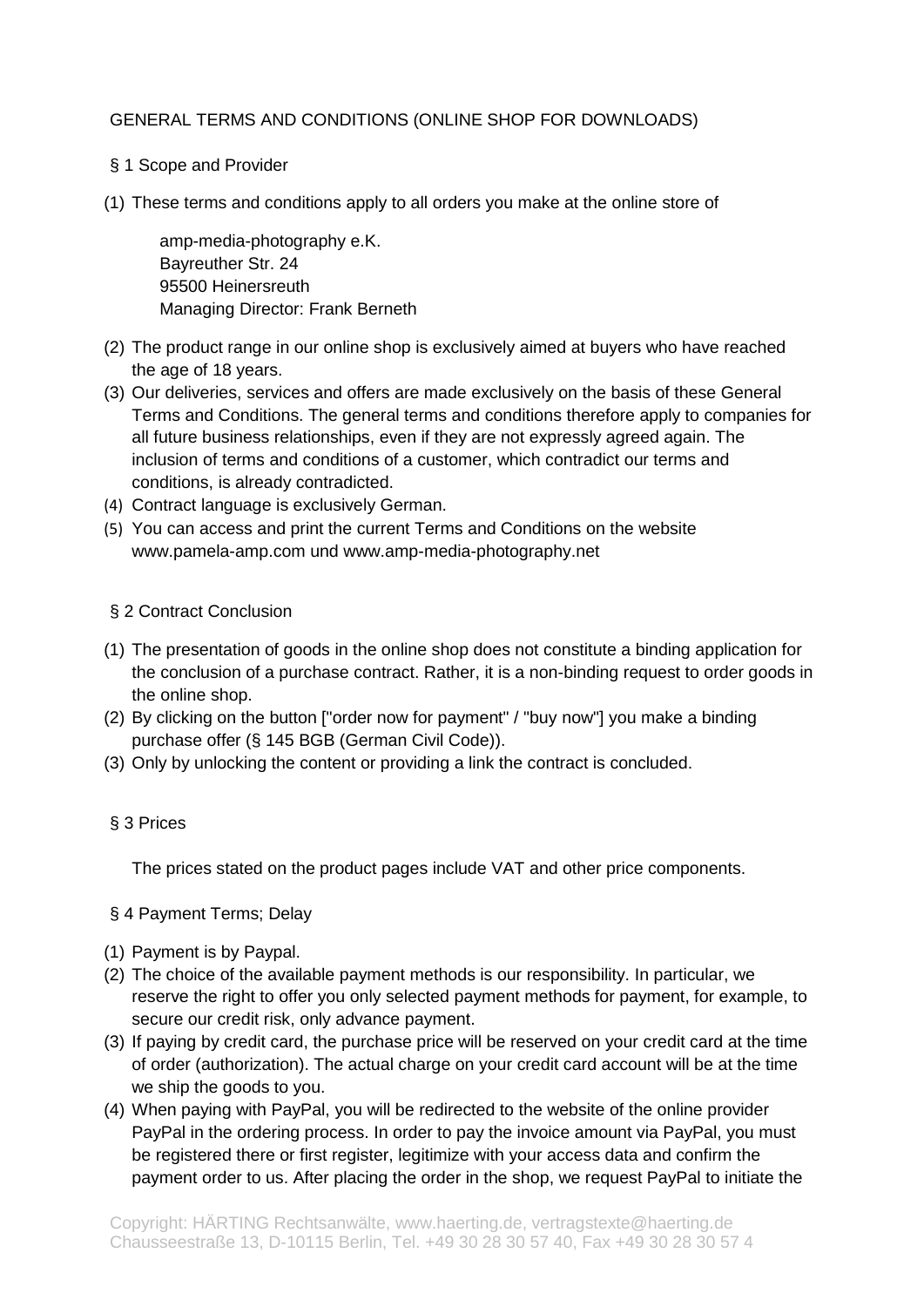payment transaction. You'll get more information during the ordering process. The payment transaction will be carried out automatically by PayPal immediately thereafter.

- (5) If you pay by direct debit, you may be responsible for any costs incurred as a result of a chargeback of a payment transaction due to a shortage of funds or due to incorrectly transmitted bank details.
- (6) If you default on a payment, you are obliged to pay the statutory default interest of 5 percentage points above the base rate. For each reminder sent to you after the default has occurred, you will be charged a reminder fee of 2.50 EUR, unless a lower or higher damage is proven in individual cases.

## § 5 Offsetting / Restraint

- (1) You are only entitled to set-off if your counterclaim has been legally established, is not disputed or acknowledged by us, or is in a close synallagmatic relationship to our claim.
- (2) You can only exercise a right of retention if your counterclaim is based on the same contractual relationship.

# § 6 Shipment

- (1) Unless otherwise agreed, the goods are delivered by providing a link. This can be operated by you and starts the download on the selected storage medium.
- (2) It is the responsibility of the customer to provide suitable software that enables proper opening, editing and printing of files and content.

# *§ 7 Cancellation*

*In the event that you are a consumer within the meaning of § 13 BGB (German Civil Code), i.E. make the purchase for purposes that are predominantly neither your commercial nor your independent professional activity can be attributed, you have a right of withdrawal in accordance with the following provisions.*

#### *Right of Withdrawal*

*You have the right to withdraw from this contract within fourteen days without giving any reason.*

*The cancellation period is fourteen days from the date on which you or a third party named by you, who is not the carrier, has taken possession of the goods.*

*In order to exercise your right of withdrawal, you must notify us* 

*Company: amp-media-photography e.K. Address: Bayreuther Str. 24, 95500 Heinersreuth, Deutschland E-Mail: webmaster@pamela-amp.com*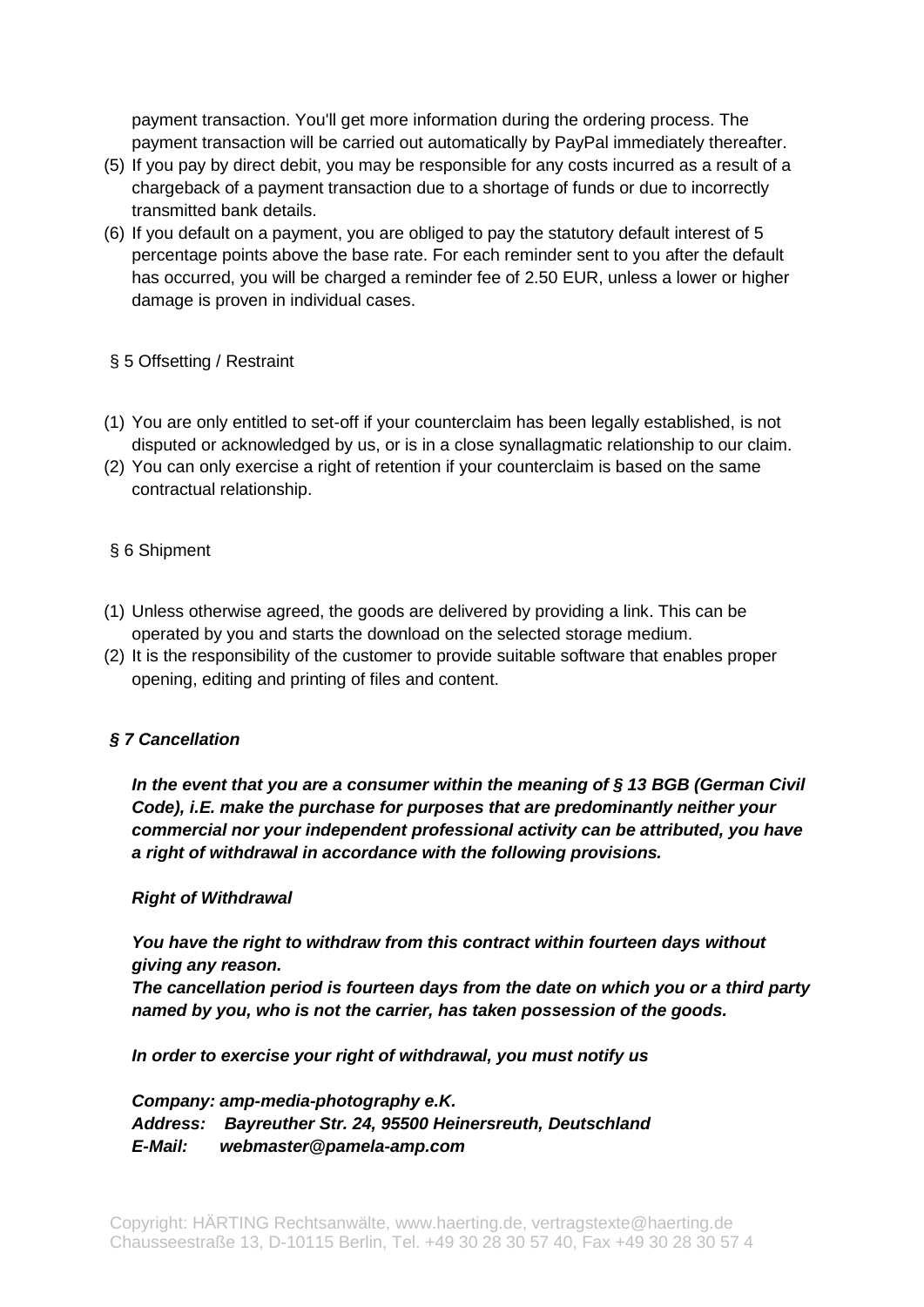*by means of a clear statement (eg a letter sent by post, or e-mail) of your decision to withdraw from this contract. You can use the attached withdrawal form, which is not required.*

*In order to maintain the cancellation period, it is sufficient for you to send the notification of the exercise of the right of withdrawal before the expiry of the withdrawal period.*

### *Consequences of the Ccancellation*

*If you withdraw from this agreement, we shall reimburse you for any payments we have received from you, including delivery charges (except for the additional costs that result from choosing a different type of delivery than the cheapest standard delivery we offer), promptly and no later than fourteen days from the date on which we receive notice of your cancellation of this Agreement. For this repayment, we will use the same means of payment as you used in the original transaction, unless expressly agreed otherwise with you; In no case will you be charged for this repayment fees.*

*We may refuse repayment until we have received the goods back or until you have provided proof that you have returned the goods, whichever is the earlier.*

*You must return or hand over the goods to us or to us without delay and in any event not later than fourteen days from the date on which you inform us of the cancellation of this contract. The deadline is met if you send the goods before the deadline of fourteen days.*

*You bear the immediate costs of returning the goods.*

*You only have to pay for a possible loss in value of the goods, if this loss of value is due to a handling that is not necessary for the examination of the nature, characteristics and functioning of the goods.*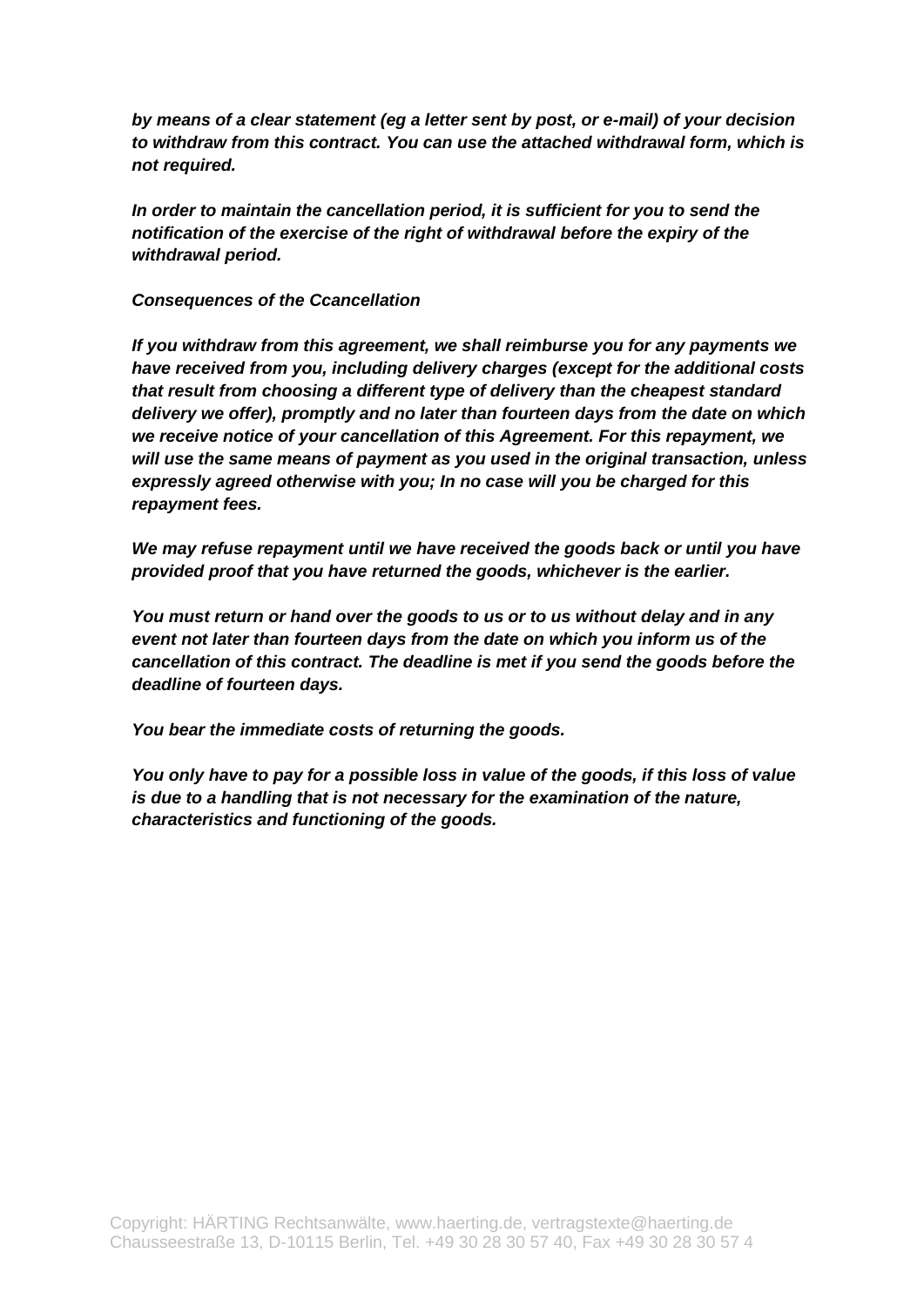| <b>Model Withdrawal Form</b>                                                                                   |                                                                                                               |
|----------------------------------------------------------------------------------------------------------------|---------------------------------------------------------------------------------------------------------------|
| If you want to cancel the contract, please fill out this form and send it back.                                |                                                                                                               |
|                                                                                                                |                                                                                                               |
| To                                                                                                             |                                                                                                               |
| Company:<br>Address:<br>E-Mail:                                                                                | amp-media-photography e.K.<br>Bayreuther Str. 24, 95500 Heinersreuth, Deutschland<br>webmaster@pamela-amp.com |
| I / we (*) hereby revoke the contract concluded by me / us (*) for the purchase of the<br>following goods (*): |                                                                                                               |
| Ordered on (*) / received on (*)                                                                               |                                                                                                               |
| Name of the consumer(s):                                                                                       |                                                                                                               |
| Address of the consumer(s):                                                                                    |                                                                                                               |
|                                                                                                                |                                                                                                               |
| Signature of the consumer(s) (only when notified on paper)                                                     |                                                                                                               |
| Date                                                                                                           |                                                                                                               |
| (*) Delete as appropriate                                                                                      |                                                                                                               |
|                                                                                                                |                                                                                                               |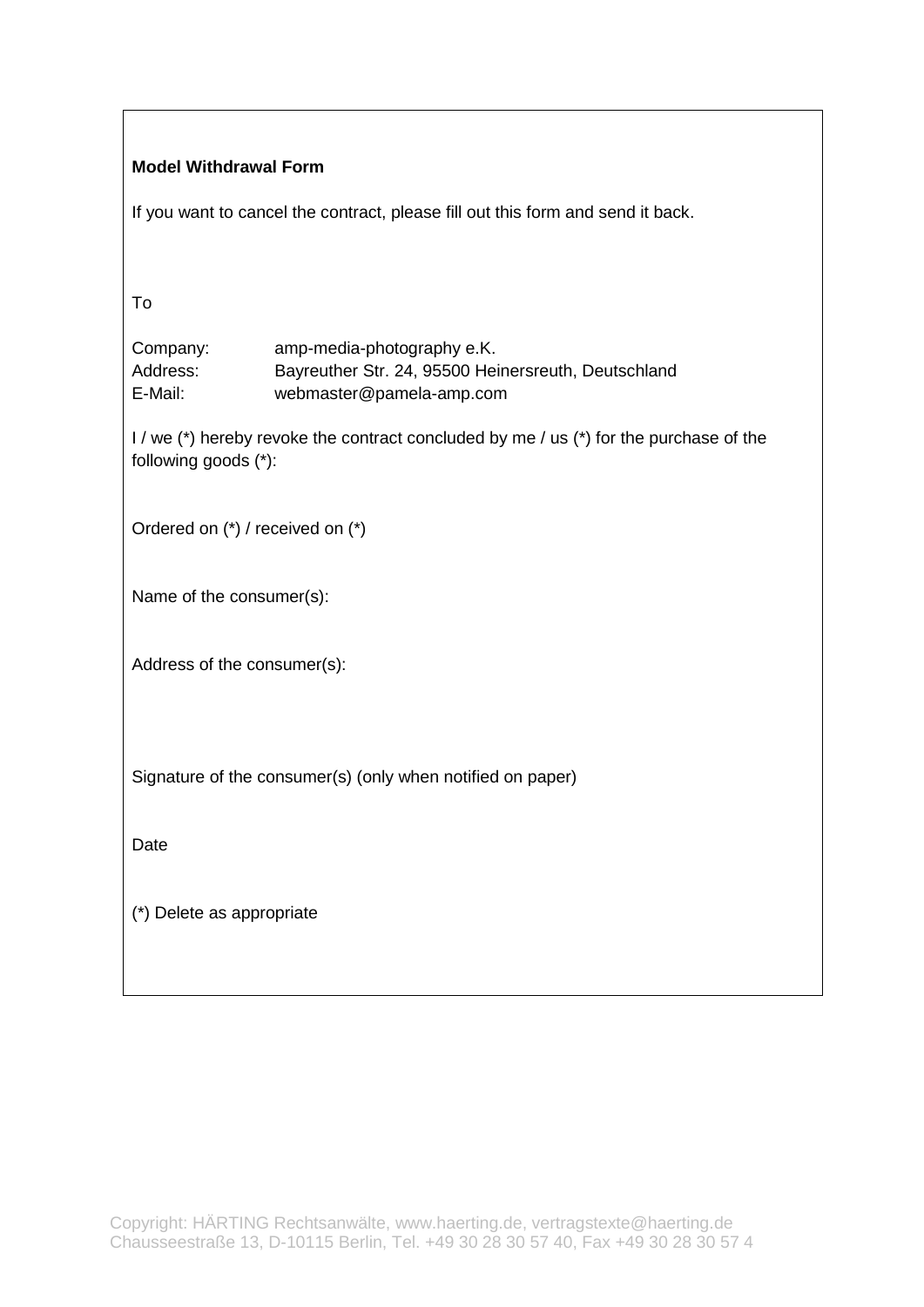# *End of Right of Withdrawal*

- (1) The right of withdrawal does not apply to
	- Delivery of goods that are not prefabricated and for the manufacture of which an individual selection or determination by the consumer is decisive or which are clearly tailored to the personal needs of the consumer or
	- when delivering sound or video recordings or computer software in a sealed package, when the seal has been removed after delivery.
- (2) A right of revocation expires in accordance with § 356 Abs. 5 BGB (German Civil Code) in a contract for the delivery of not on a physical medium digital content, if the entrepreneur has started to execute the contract, after the consumer has expressly agreed that the entrepreneur with the execution of the contract begins before the expiry of the period of revocation and has confirmed its knowledge that he loses his right of revocation by agreeing to do so at the beginning of the execution of the contract.

## § 8 Warranty

- (1) Unless otherwise expressly agreed, your warranty claims are based on the statutory provisions of the purchase right (§§ 433 ff. BGB (German Civil Code)).
- (2) If you are a consumer within the meaning of § 13 BGB (German Civil Code), the limitation period for warranty claims for used goods is one year from the statutory provisions. This limitation does not apply to claims based on damages resulting from injury to life, limb or health or from the violation of a material contractual obligation, the fulfillment of which enables the proper execution of the contract in the first place and on whose compliance the contracting party can regularly rely (cardinal duty) as well as for claims due to other damages that are based on an intentional or grossly negligent breach of duty by the user or his vicarious agents.
- (3) In addition, the statutory provisions apply to the warranty.
- (4) If you are an entrepreneur within the meaning of § 14 BGB (German Civil Code), the statutory provisions with the following modifications apply:
	- For the condition of the commodity only our own data and the product description of the manufacturer are binding, however not public praises and expressions and other advertisement of the manufacturer.
	- You are obliged to inspect the goods immediately and with due care for quality and quantity deviations and to notify us of obvious defects within 7 days of receipt of the goods. Deadline is sufficient for timely dispatch. This also applies to later discovered hidden defects from discovery. In the event of a breach of the obligation to examine and to give notice of defects, the assertion of the warranty claims is excluded.
	- In the case of defects, we provide warranty at our discretion through repair or replacement (supplementary performance). In the case of repair, we do not have to bear the increased costs incurred by the shipment of the goods to a place other than the place of performance, provided that the shipment does not correspond to the intended use of the goods.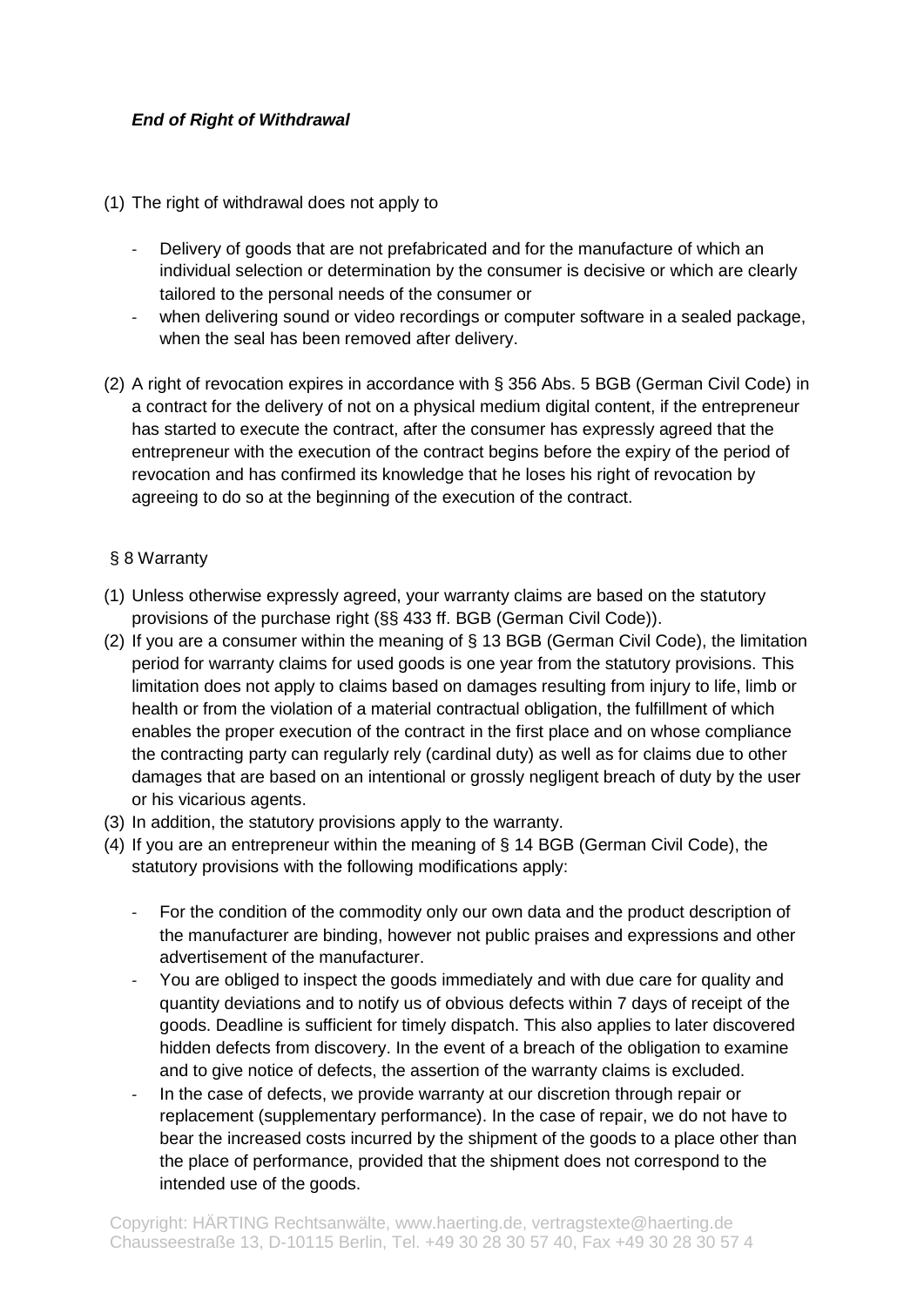- If the supplementary performance fails twice, you can demand a reduction or withdraw from the contract at your option.
- The warranty period is one year from date of delivery.

# § 9 Liability

- (1) Unlimited liabilityWe are unlimitedly liable for intent and gross negligence as well as in accordance with the Product Liability Act. For slight negligence we are liable for damages resulting from injury to life, limb and health of persons.
- (2) For the rest, the following limited liability applies: In case of slight negligence, we shall only be liable in the event of a breach of a material contractual obligation, the fulfillment of which enables the proper execution of the contract in the first place and on whose compliance you can regularly rely (cardinal duty). The liability for slight negligence is limited in amount to the damage foreseeable at the time of the conclusion of the contract, the occurrence of which is typically to be expected. This limitation of liability also applies in favor of our vicarious agents.

# § 10 Copyright and Rights of Use

- (1) All digital content provided by the seller is protected by copyright.
- (2) The customer acquires a time-unlimited, simple, non-transferable right of use exclusively for non-commercial use. The customer is granted no exploitation rights In particular, he may not distribute the acquired titles - neither digitally nor in print, in whole or in part - (§ 17 UrhG), make them publicly available (§ 19a UrhG) or pass them on to third parties in any other form. The right to reproduce (§ 16 UrhG) is limited to acts of reproduction which serve exclusively for their own use.
- (3) The granting of rights of use by the seller is subject to the condition precedent of the complete purchase price payment.
- (4) The user is not entitled to remove copyright notices, trademarks or other legal reservations from the goods.
- (5) The seller is entitled to individually personalize downloadable digital content with visible and invisible markings to enable discovery and legal prosecution of the original customer in case of misuse.
- (6) In the event of unauthorized use of the digital content by the buyer or a third party, the buyer agrees to pay a contractual penalty per infringement to be determined by us at its reasonable discretion and to be reviewed by the competent court in case of dispute.
- § 11 Alternative Dispute Resolution

The EU Commission has provided a platform for out-of-court settlement. This gives consumers the opportunity to settle disputes in connection with their online order without the intervention of a court. The Dispute Settlement Platform can be reached at the external link<http://ec.europa.eu/consumers/odr/>

We endeavor to settle any disputes arising from our contract by mutual agreement. In addition, we are not obliged to participate in arbitration and unfortunately can not offer you participation in such a procedure.